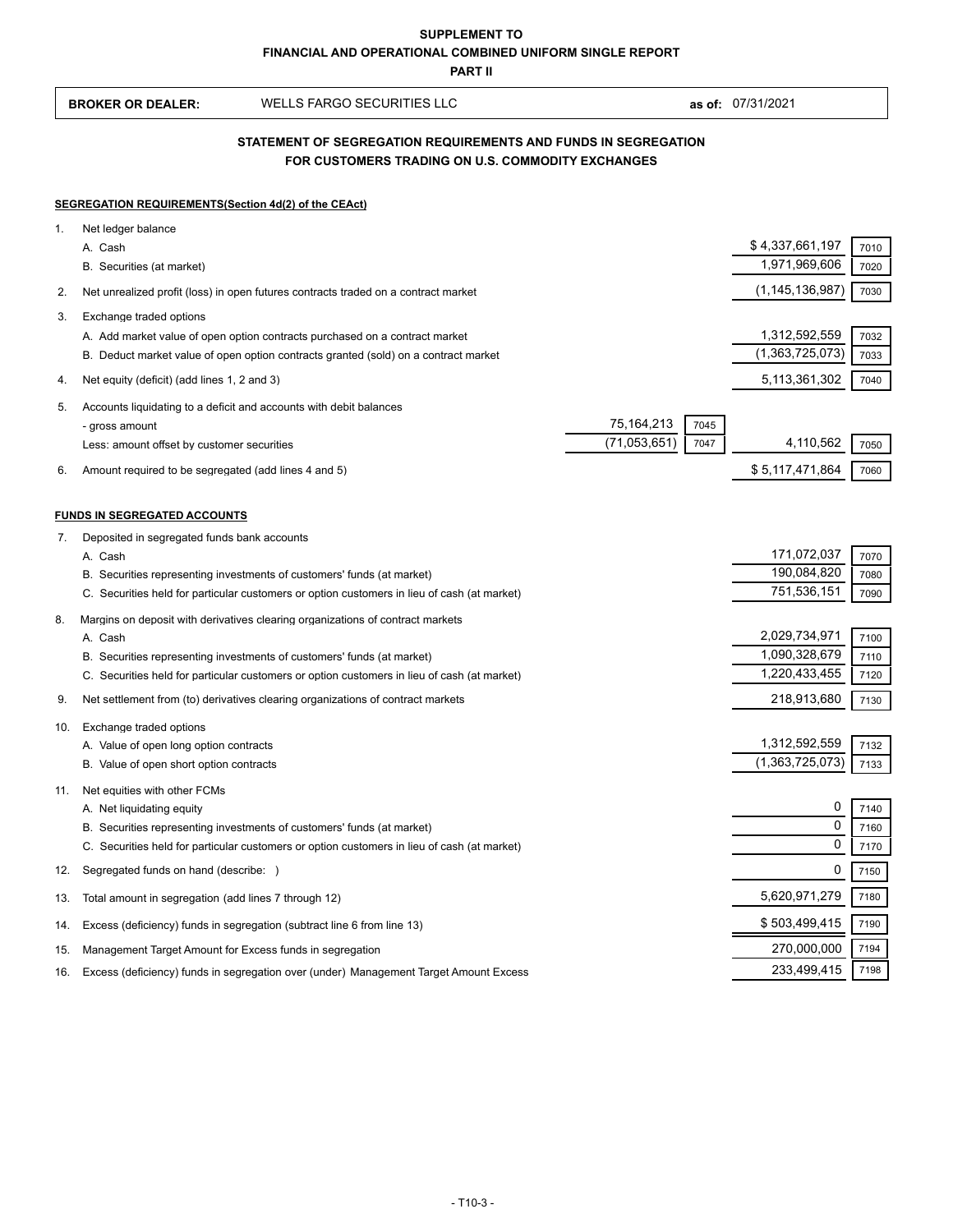| <b>BROKER OR DEALER:</b> |                                                                                  | WELLS FARGO SECURITIES LLC                                                                               |                     | as of: 07/31/2021 |      |
|--------------------------|----------------------------------------------------------------------------------|----------------------------------------------------------------------------------------------------------|---------------------|-------------------|------|
|                          |                                                                                  | STATEMENT OF SEGREGATION REQUIREMENTS AND FUNDS IN SEGREGATION<br>FOR CUSTOMERS' DEALER OPTIONS ACCOUNTS |                     |                   |      |
| 1 <sub>1</sub>           |                                                                                  | Amount required to be segregated in accordance with Commission regulation 32.6                           |                     |                   | 7200 |
| 2.                       | Funds in segregated accounts<br>A. Cash<br>B. Securities (at market)<br>C. Total |                                                                                                          | \$0<br>7210<br>7220 |                   | 7230 |
| 3.                       |                                                                                  | Excess (deficiency) funds in segregation (subtract line 1. from line 2.C.)                               |                     |                   | 7240 |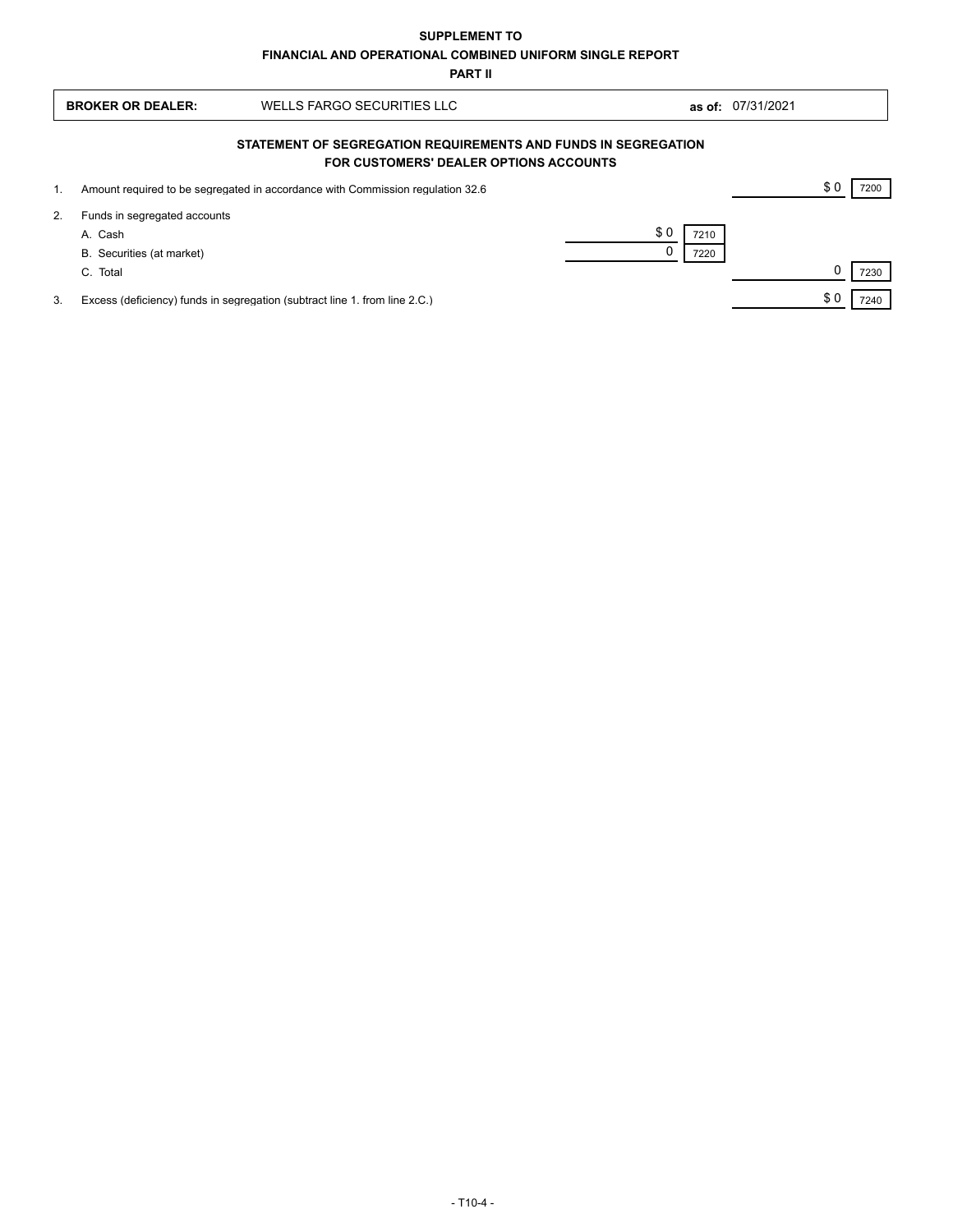| <b>BROKER OR DEALER:</b> | WELLS FARGO SECURITIES LLC | as of: 07/31/2021 |
|--------------------------|----------------------------|-------------------|
|--------------------------|----------------------------|-------------------|

## **PURSUANT TO COMMISSION REGULATION 30.7 STATEMENT OF SECURED AMOUNTS AND FUNDS HELD IN SEPARATE ACCOUNTS**

### **FOREIGN FUTURES AND FOREIGN OPTIONS SECURED AMOUNTS**

 $\overline{1}$ 

|    | Amount required to be set aside pursuant to law, rule or regulation                              |               |      |
|----|--------------------------------------------------------------------------------------------------|---------------|------|
|    | of a foreign government or a rule of a self-regulatory organization<br>authorized thereunder     | \$0           | 7305 |
| 1. | Net ledger balance - Foreign Futures and Foreign Options Trading - All Customers                 |               |      |
|    | A. Cash                                                                                          | \$221,054,647 | 7315 |
|    | B. Securities (at market)                                                                        | \$206,071,877 | 7317 |
| 2. | Net unrealized profit (loss) in open futures contracts traded on a foreign board of trade        | \$(2,004,747) | 7325 |
| 3. | Exchange traded options                                                                          |               |      |
|    | A. Market value of open option contracts purchased on a foreign board of trade                   | \$28          | 7335 |
|    | В.<br>Market value of open option contracts granted (sold) on a foreign board of trade           | \$(14,331)    | 7337 |
| 4. | Net equity (deficit) (add lines 1, 2, and 3)                                                     | \$425,107,474 | 7345 |
| 5. | Accounts liquidating to a deficit and accounts with                                              |               |      |
|    | \$1,624,438<br>7351<br>debit balances - gross amount                                             |               |      |
|    | \$(1,623,920)<br>7352<br>Less: amount offset by customer owned securities                        | \$518         | 7354 |
| 6. | Amount to be set aside as the secured amount - Net Liquidating Equity Method (add lines 4 and 5) | \$425,107,992 | 7355 |
| 7. | Greater of amount required to be set aside pursuant to foreign jurisdiction (above) or line 6.   | \$425,107,992 | 7360 |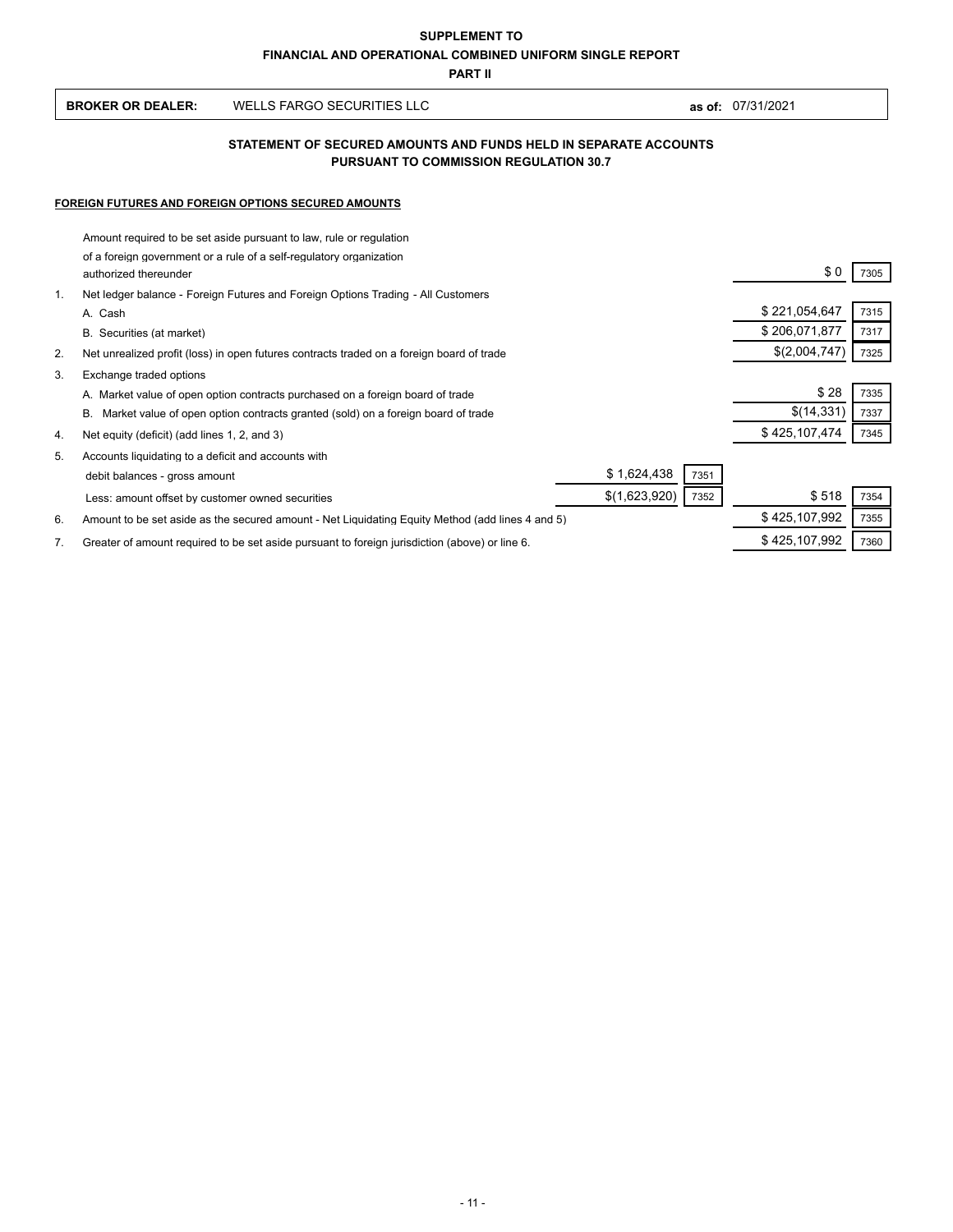# **FINANCIAL AND OPERATIONAL COMBINED UNIFORM SINGLE REPORT SUPPLEMENT TO**

**PART II**

| <b>BROKER OR DEALER:</b>                                                                                                                                                                             | <b>WELLS FARGO SECURITIES LLC</b>                                                 |                                                       |                                      | as of: 07/31/2021 |      |  |
|------------------------------------------------------------------------------------------------------------------------------------------------------------------------------------------------------|-----------------------------------------------------------------------------------|-------------------------------------------------------|--------------------------------------|-------------------|------|--|
| STATEMENT OF SECURED AMOUNTS AND FUNDS HELD IN SEPARATE ACCOUNTS<br><b>PURSUANT TO COMMISSION REGULATION 30.7</b>                                                                                    |                                                                                   |                                                       |                                      |                   |      |  |
| <b>FUNDS DEPOSITED IN SEPARATE REGULATION 30.7 ACCOUNTS</b>                                                                                                                                          |                                                                                   |                                                       |                                      |                   |      |  |
| 1. Cash in banks                                                                                                                                                                                     |                                                                                   |                                                       |                                      |                   |      |  |
| A. Banks located in the United States                                                                                                                                                                |                                                                                   | \$53,958,303                                          | 7500                                 |                   |      |  |
| B. Other banks qualified under Regulation 30.7                                                                                                                                                       |                                                                                   |                                                       |                                      |                   |      |  |
| Name(s): See Attached                                                                                                                                                                                | 7510                                                                              | 38,516,872                                            | 7520                                 | \$92,475,175      | 7530 |  |
| 2. Securities                                                                                                                                                                                        |                                                                                   |                                                       |                                      |                   |      |  |
| A. In safekeeping with banks located in the United States                                                                                                                                            |                                                                                   | \$128,099,146                                         | 7540                                 |                   |      |  |
|                                                                                                                                                                                                      | B. In safekeeping with other banks qualified under Regulation 30.7                | 0                                                     |                                      | 128,099,146       |      |  |
| Name(s): See Attached                                                                                                                                                                                | 7550                                                                              |                                                       | 7560                                 |                   | 7570 |  |
| 3. Equities with registered futures commission merchants                                                                                                                                             |                                                                                   | \$88,473,689                                          |                                      |                   |      |  |
| A. Cash<br><b>B.</b> Securities                                                                                                                                                                      |                                                                                   | 97,988,758                                            | 7580<br>7590                         |                   |      |  |
| C. Unrealized gain (loss) on open futures contracts                                                                                                                                                  |                                                                                   | (55, 592, 961)                                        | 7600                                 |                   |      |  |
| D. Value of long option contracts                                                                                                                                                                    |                                                                                   | 28                                                    | 7610                                 |                   |      |  |
| E. Value of short option contracts                                                                                                                                                                   |                                                                                   | (14, 331)                                             | 7615                                 | 130,855,183       | 7620 |  |
| 4. Amounts held by clearing organizations of foreign boards of trade<br>Name $(s)$ : _<br>A. Cash<br><b>B.</b> Securities<br>D. Value of long option contracts<br>E. Value of short option contracts | 7630<br>C. Amount due to (from) clearing organization - daily variation           | \$0<br>0<br>0<br>0<br>0                               | 7640<br>7650<br>7660<br>7670<br>7675 | 0                 | 7680 |  |
| 5. Amounts held by members of foreign boards of trade                                                                                                                                                |                                                                                   |                                                       |                                      |                   |      |  |
| Name(s): See Attached<br>A. Cash<br><b>B.</b> Securities<br>C. Unrealized gain (loss) on open futures contracts<br>D. Value of long option contracts<br>E. Value of short option contracts           | 7690                                                                              | \$(51,983,101)<br>200,108,519<br>45,747,018<br>0<br>0 | 7700<br>7710<br>7720<br>7730<br>7735 | 193,872,436       | 7740 |  |
| Name(s): <b>_</b>                                                                                                                                                                                    | 6. Amounts with other depositories designated by a foreign board of trade<br>7750 |                                                       |                                      | 0                 | 7760 |  |
| 7. Segregated funds on hand (describe):                                                                                                                                                              |                                                                                   |                                                       |                                      | 0                 | 7765 |  |
| 8. Total funds in separate section 30.7 accounts                                                                                                                                                     |                                                                                   |                                                       |                                      | \$545,301,940     | 7770 |  |
| Statement Page 1 from Line 8)                                                                                                                                                                        | 9. Excess (deficiency) Set Aside for Secured Amount (subtract line 7 Secured      |                                                       |                                      | 120,193,948       | 7380 |  |
|                                                                                                                                                                                                      | 10. Management Target Amount for Excess funds in separate section 30.7 accounts   |                                                       |                                      | 40,000,000        | 7780 |  |
| <b>Management Target Amount</b>                                                                                                                                                                      | 11. Excess (deficiency) funds in separate section 30.7 accounts over (under)      |                                                       |                                      | 80,193,948        | 7785 |  |